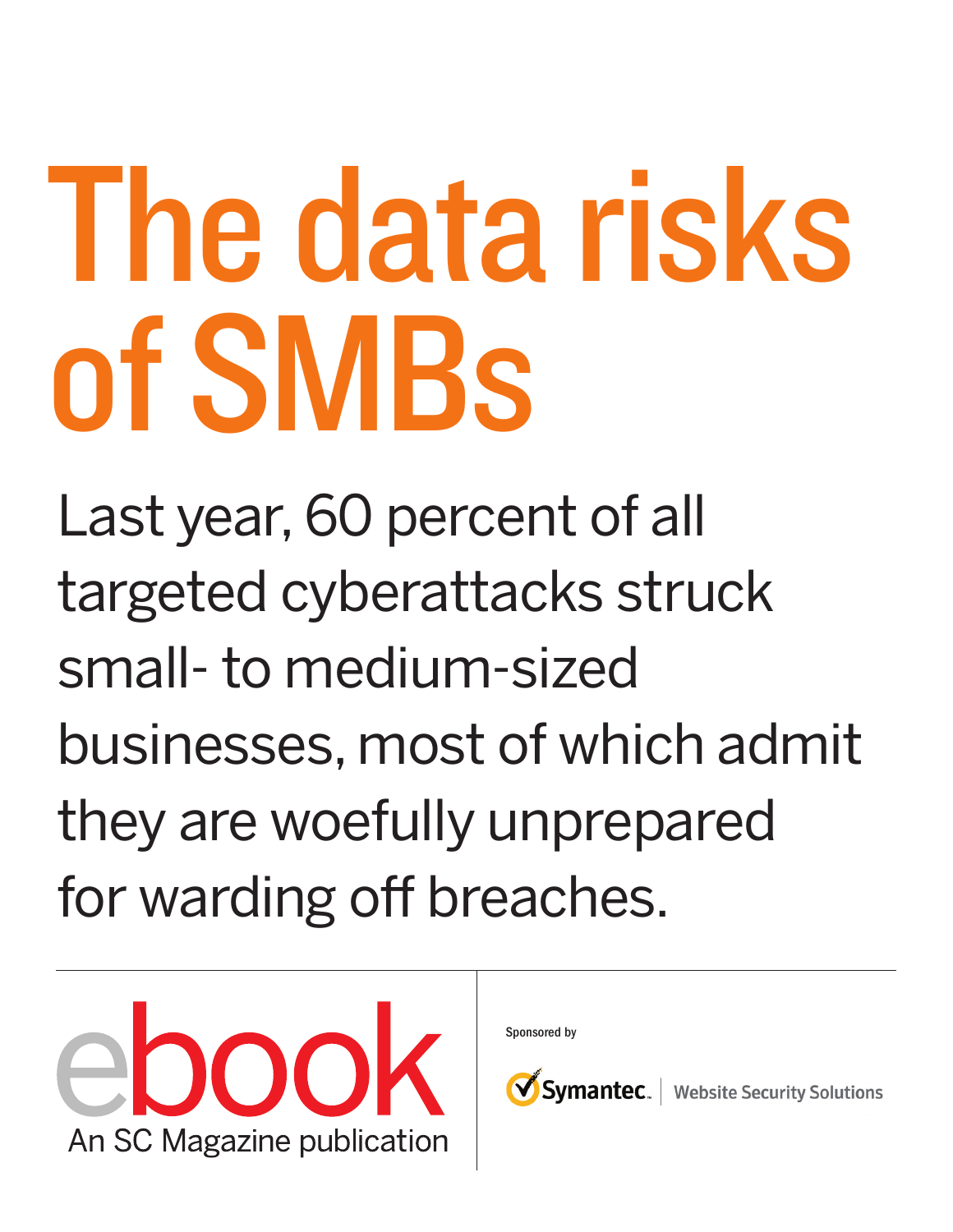## Easy target

Experts suggest immediate tactics budgetconscious organizations can implement to minimize exposure. Larry Jaffee reports.

t's generally accepted that small-to-<br>medium sized businesses (SMB) drive the<br>nation's economy, create more new jobs<br>than the Fortune 500, and account for about t's generally accepted that small-tomedium sized businesses (SMB) drive the nation's economy, create more new jobs 50 percent of the Gross Domestic Product. Yet only about 50 percent of startups make it past year five, and while they're bootstrapping their way by cutting corners, it's unlikely IT security is a major priority.

It's not surprising then to learn 61 percent of small businesses reported last year they

were victims of cyber attacks within the past 12 months, according to the National Small Business Association. And separately Symantec reported 60 percent of all targeted attacks in 2014 struck SMBs.

Despite a steady stream of news headlines about major corporate network hacks, and the negative publicity, brand damage and hit to OUR EXPERTS: Data risk SMBs

**James Chappell,** CTO, Digital Shadows **Derek Gabbard,** CEO, FourV Systems **Tom Gorup,** security operations manager, Rook Security **Paul Henry,** IT security consultant, Blancco Technology Group **Paco Hope,** software security consultant, **Cigital Amandeep Lamba,** director, cybersecurity and privacy, PwC **Jonathan Niednagel,** CEO, Datum Security **John Prisco,** president & CEO, Triumfant **Feris Rifai,** founder & CEO, Bay Dynamics

**Jacob Williams,** chief scientist, CSRgroup

not only the businesses, but also their business partners, at higher risk."

SMBs that service large companies need to shore up potential IT security weaknesses if they want to keep those key customers so critical to the lifeblood of their business.

Consider what happened to Target, whose major breach in November 2014 resulted from attackers gaining network credentials from a Sharpsburg, Penn.-based, third-party vendor. Just how Fazio Mechanical Services, which specializes in air conditioning/ heating/ventilation services, frst became compromised is still not publicly known, and the federal investigation continues.

Fazio Mechanical's "data connection with Target was exclusively for electronic billing, contract submission and project manage-

> ment," according to the vendor, which clarifed that it does not perform remote monitoring of or control heating, cooling and refrigeration systems for Target. The retailer is the only customer for whom Fazio Mechanical manages electronic billing, contract submission and project management on a remote basis.

On Feb. 6, 2015, Fazio Mechanical issued the follow-

the bottom line, SMBs are slow to adapt preventative measures, or are incapable to do so with their existing fnancial and personnel capabilities.

"These organizations often have fewer resources to invest in security, and many are still not adopting basic best practices like blocking executable fles and screensaver email attachments," stated Symantec's 2015 Internet Security Threat Report. "This puts



ing statement: "Our IT system and security measures are in full compliance with industry practices. Like Target, we are victims of a sophisticated cyber-attack operation. We are fully cooperating with the Secret Service and Target to identify the possible cause of the breach and to help create proactive initiatives that will further enhance the security of client/vendor connections making them less vulnerable to future breaches."

COMBIN

*77% of employees leave their computers unattended.*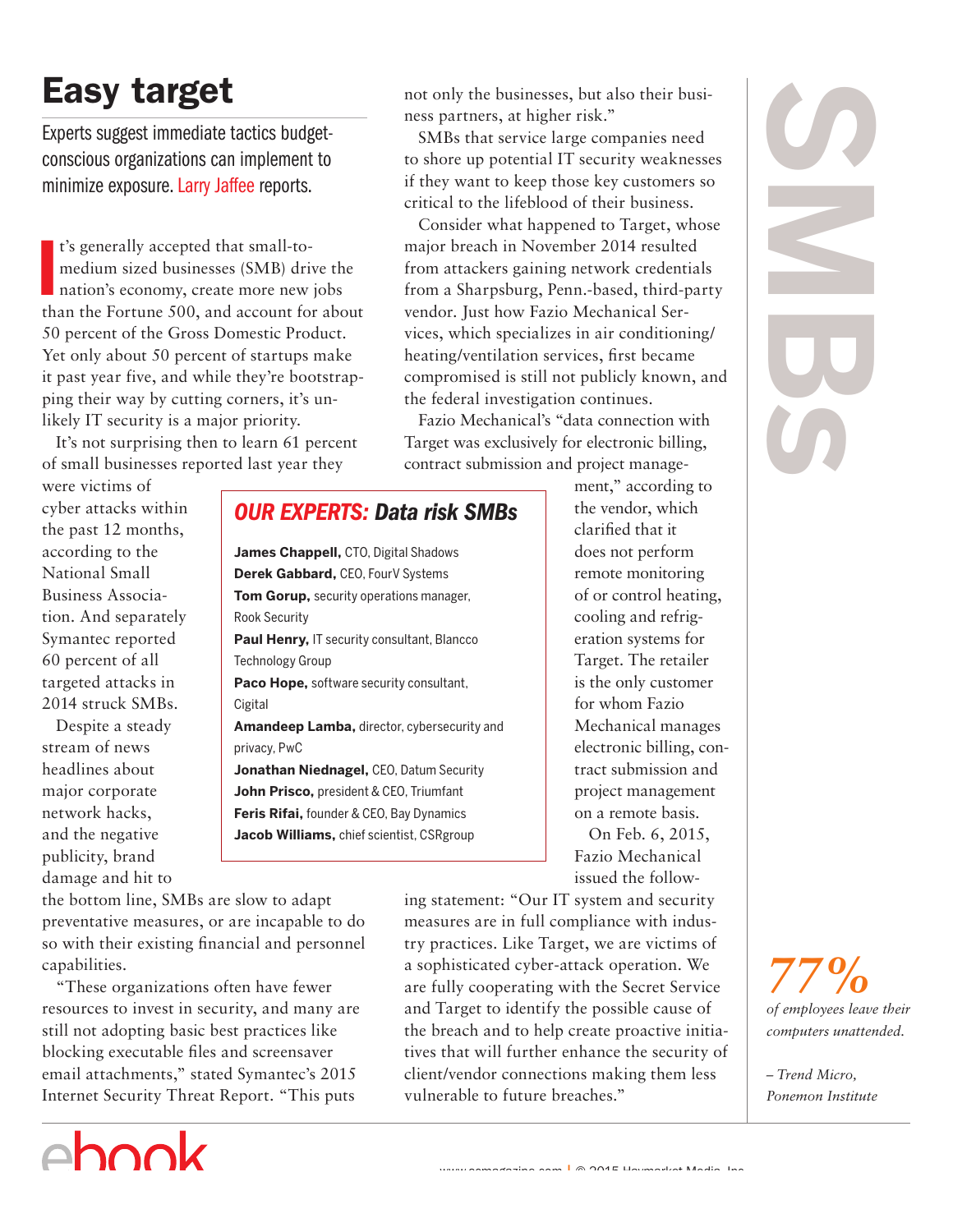### Biggest data risks

So what is the biggest data loss risk for SMBs? Organization complacency, if you ask Amandeep Lamba, director of cyberse-

curity and privacy for PwC. "While many SMBs are taking steps to ensure that their processes work to meet their organization's functional requirements, security requirements are often left by the wayside," he says.

Furthermore, such SMBs suffer from a mindset that leads them to believe that they are not targets for potential data loss incidents, and this mindset impacts their

basic security hygiene – patching, vulnerability management, data backups, and other basic Amandeep Lamba, director of cybersecurity and privacy, PwC

components of a data security plan. Lamba cites TrendMicro data that found 65 percent of SMBs said that, in general, their organizations' sensitive or confdential

> business information is not encrypted or safeguarded by data-loss protection (DLP) technologies."

Malware delivered through social engineering is another huge risk, points out Tom Gorup, security operations manager for Indianapolis, Ind.-based Rook Security.

"Everyone is busy growing the company and emails are fying back and forth," Gorup describes of a typical

SMB startup. "It would be quite easy to slip in a malicious PDF posed as a market **Ponemical Contract Contract Contract Contract Contract Contract Contract Contract Contract Contract Contract Contract Contract Contract Contract Contract Contract Contract Contract Contract Contract Contract Contract Cont** 

### Immediate steps to take

Here are a handful of actions SMBs can take to protect themselves from a cyber attack, advises James Chappell, CTO of Digital Shadows:

Ensure software is patched and up to date at all times.

Develop and enforce some basic "rules of the road" for security, such as passwords, email and Web browsing.

If the business is reliant on a website or an online technology, it's worth investing in getting this tested by a certifed professional penetration testing frm at least annually, but ideally more frequently. It will seem like a bigger expense, but it pays dividends if this is the core of your business.

Make sure that the administration of the IT systems is appropriately controlled. If the SMB doesn't have an IT supplier, some cloud services offer some strong security offerings. Both Google and Microsoft cloud products have some great features baked in such as two-factor authentication. Use these features and make the most of what is offered by your IT suppliers. Not all cloud services are born the same so if you don't know about the security of your current suppliers, get them checked out independently.

Back up and test the backups. Lots of small businesses this year have suffered from things such a crypto locker and other infections. If the data is backed up, you can recover well from these sorts of attacks.

If you operate retail systems, make sure that you get advice about the security of the suppliers' systems. Get the EPOS checked out by an independent reputable security company. There are numerous opportunistic attacks targeting these types of systems. Ask your key supplier what they are doing to protect against these types of attacks. Additionally, organizations like SANS produce guidance for securing small to medium enterprises.

# *80%*

*of organizations believe managing and monitoring end-user privileges and entitlements is the most important security measure against data breaches.*

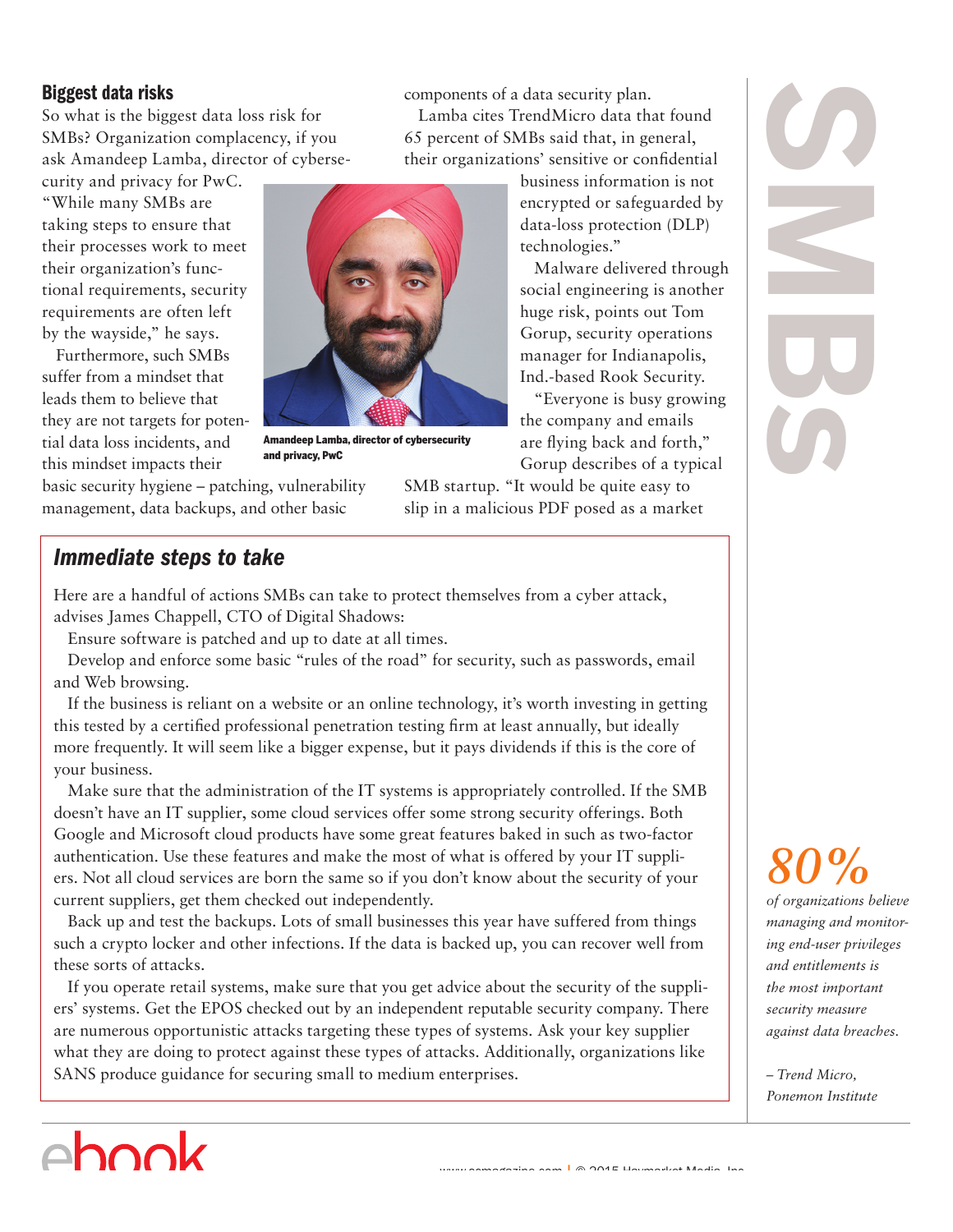study or fnancial report from a competitor. Without the proper people, processes, and tools in place, this could easily turn into a company-wide compromise."

Hence, education and awareness programs may be an investment of employee time, "but

can be cheap in real dollars," says Gorup, who suggests monetary rewards for employees who identify phishing attacks and security issues that affect your organization. "It's a great way to extend your potentially limited security resources to a more guerrilla force," he adds.

The point of hire is the perfect time to let new employees know what is expected in terms of IT

Tom Gorup, security operations manager, Rook Security

security. Such education can be couched in marketing terms, notes Gorup, such as "Secure yourself, secure your family," to ward off the dangers of social engineering and inadvertently divulging company information that can leave open a backdoor.

"Click an [unsolicited] email and you can give up your [company] credentials," he adds, which is why IT and HR need to work together to mitigate phishing risks. "HR speaks the language of the user. IT really doesn't know how to talk to people," says

> Gorup. The bottom line: "A company shouldn't tolerate that its employees are too busy to follow process."

Doing any kind of business on the Internet is risky enough, points out Paul Henry, IT security consultant with Blancco Technology Group, headquartered in Alpharetta, Ga. Henry is troubled by security holes that emerge from an attacker bypassing the gateway

with spear phishing, a USB thumb drive or drive-by-malware that can easily move laterally across the inside of the network completely unchecked.

"This is why environments have already been compromised for up to two years, on

### SMB concern

There are at least fve data security threats that should concern every SMB:

- 1. Employee negligence puts an organization at risk. 77 percent of employees leave their computers unattended
- 2. SMBs aren't protected enough. 65 percent of SMBs said that, in general, their organizations' sensitive or confdential business information is not encrypted or safeguarded by DLP technologies.
- 3. Employee mobility may prove disastrous. 56 percent of employees very frequently or frequently stored sensitive data on their laptops, smartphones, tablets, and other mobile devices.
- 4. SMBs fail to routinely back up data. 62 percent of SMBs do not routinely back up data, and about a third of U.S. companies had no backup and disaster recovery strategies in place, citing lack of budget and resources as primary reasons.
- 5. SMBs do not enforce data security policies. 80 percent of organizations, regardless of size, believe managing and monitoring end-user privileges and entitlements is the most important security measure against data breaches.

*Source: Trend Micro, Ponemon Institute*



*62% of SMBs do not routinely back up data.*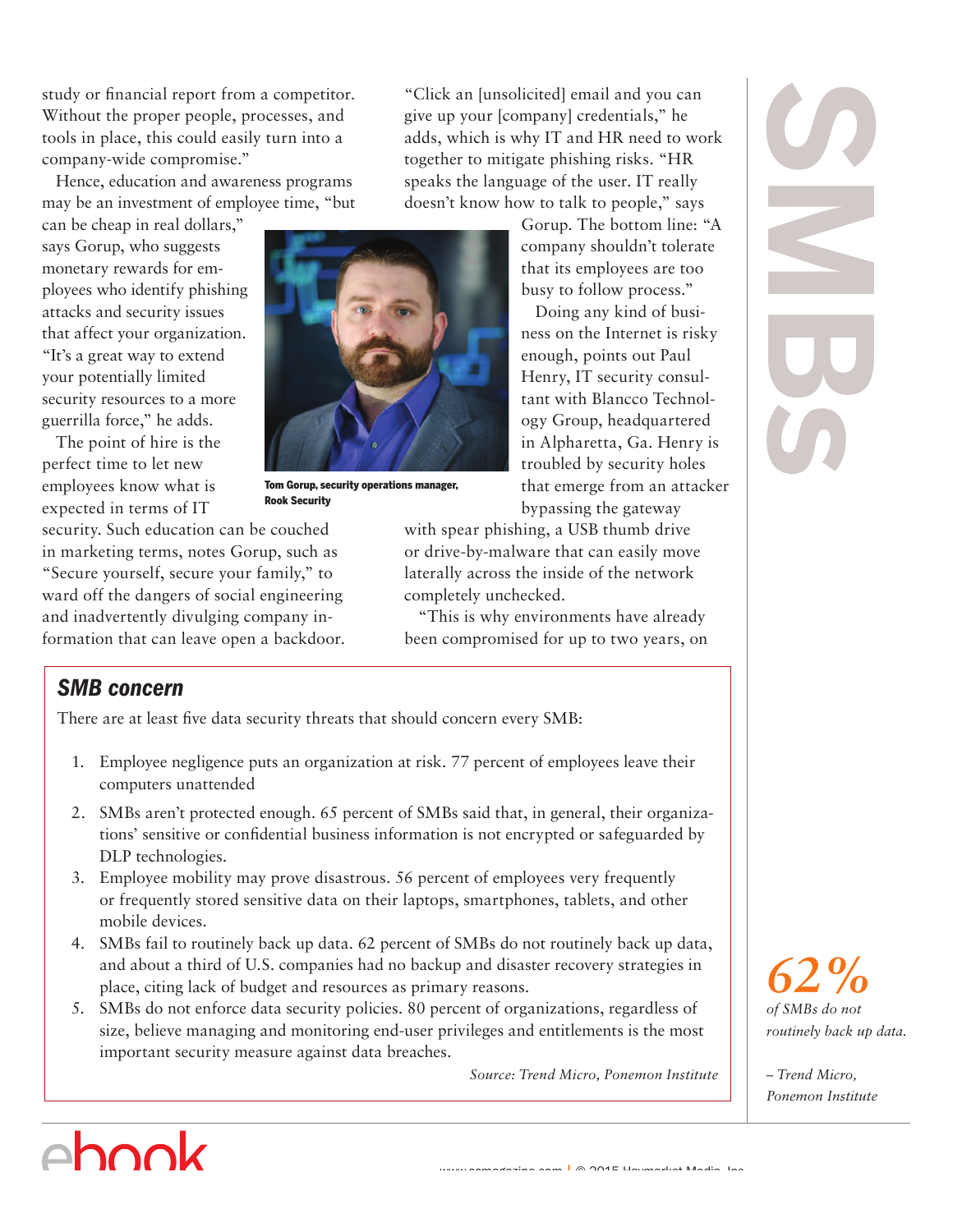average, before they've ever been detected," says Henry, who advises SMBs to properly instrument the network behind the frewall and hunt down the intruders. "So if malware was propagating from one desktop to another, do you have your network instrumented to see that behavior?" Henry asks.

> ...the types of credit cards, goods and personal information flowing through their business would be very attractive to a fraudster."

> > – James Chappell, CTO and co-founder, Digital Shadows

The patchwork nature of computer systems that organizations rely on is another major risk, according to Paco Hope, software security consultant with Cigital, an application and software security consultancy headquartered in Dulles, Va.

"[The systems] tend to grow organically, so [companies] acquire, build, and integrate software from lots of different sources," Hope explains. "Obviously there will be

security mismatches and security gaps where unrelated products and services interface with each other."

He notes SMBs often don't build much of their own software, except perhaps programs for their core competency. "So the security of an SMB's own software and its software ecosystem is more dependent on applying security



Paco Hope, software security consultant, Cigital

across disparate products that have disparate capabilities. Often some insecure, lowest common denominator is used because it is the technique that works, not because it offers the best security," Hope adds.

Standardization and the proliferation of pro-



tocols and platforms is a double-edged sword for SMBs, he notes. "Attackers know how to exploit standard platforms and protocols and they automate the attacks. So the SMB that modernizes and leverages well-known technology will be more competitive – getting more done with less. But that same modernization will make them easier prey to attackers, unless they assiduously apply security best practices on every platform they integrate."

### Customized security required

Identifying which assets are the most important for any particular business is critical in designing a data protection program. If it's a transaction-based company obviously the customers' credit-card numbers, for example, are the family jewels. But any personally identifable information (PII), or proprietary intellectual property that makes a frm unique, could be valuable to attacker and should be considered to assess the risk.

"Each business is different based on their industry and what kinds of information they create, store, and/or process," says Derek Gabbard, CEO of FourV Systems, a newly formed data analytics frm, based in Baltimore, Md. FourV's parent company is SRC

> Inc., a research and development frm specializing in the intelligence and defense needs of government agencies. The size of the company shouldn't give SMBs a false sense of security, he adds.

It does not necessarily matter how many accounts an SMB has, for example, but who these accounts are, agrees James Chappell, CTO and co-founder of Digital

Shadows, a San Francisco-based company with anomaly-detection technology. He cites a luxury boutique hotel that charges premium prices. "They may have few records, but the types of credit cards, goods and personal information fowing through their business

COMBIN

# *56%*

*of employees very frequently or frequently stored sensitive data on their laptops, smartphones, tablets and other mobile devices.*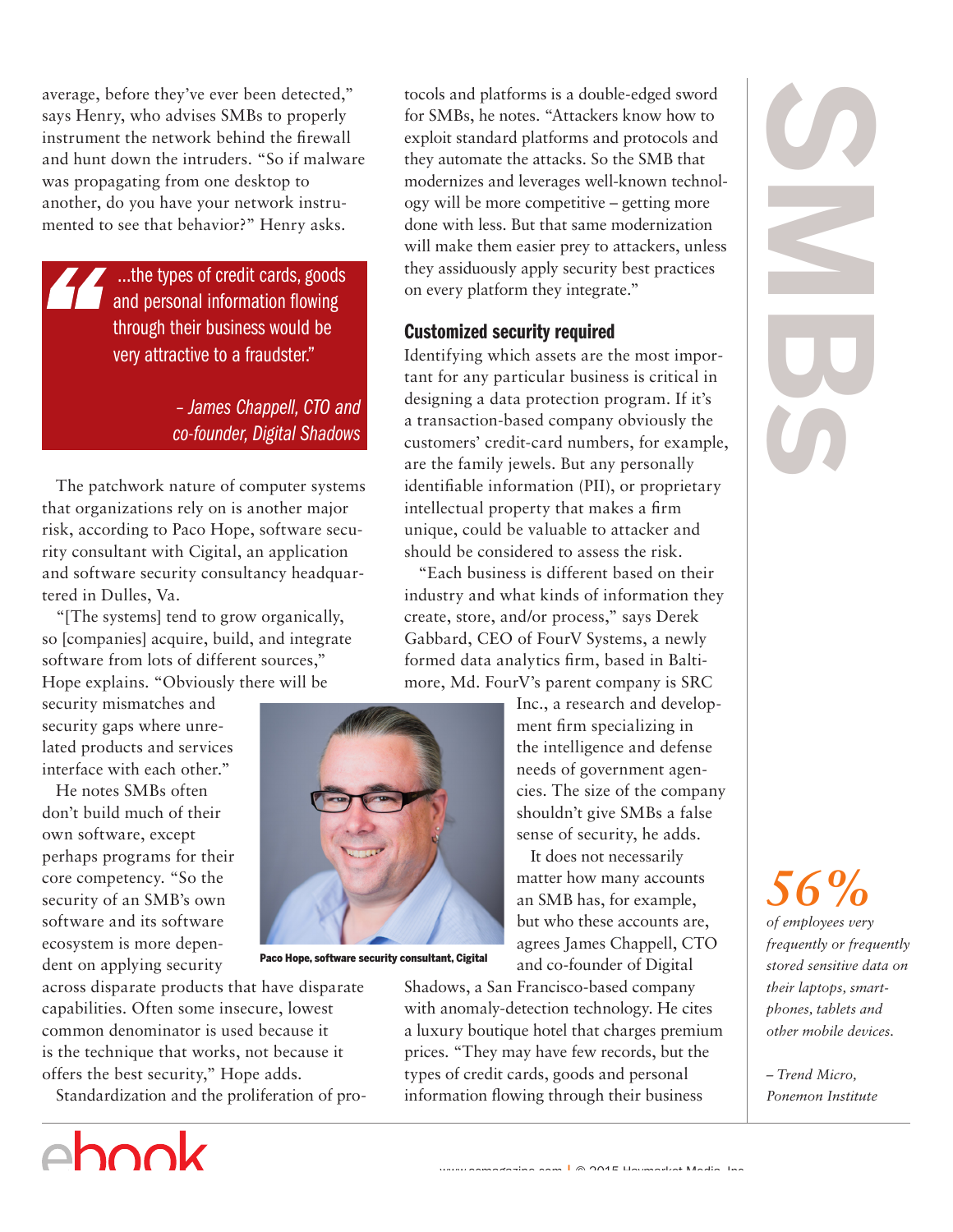### Government help for SMBs

The Department of Homeland Security, in conjunction with the Federal Communications Commission (FCC), has developed a tool known as the "FCC Small Biz Cyber Planner," which allows small businesses to create customized cybersecurity plans via an online portal.

The tool, notes Amandeep Lamba, director of cybersecurity and privacy for PwC, allows businesses to choose aspects of cybersecurity that they believe apply to their organization and quickly generate a plan that can help SMBs get off on the right foot with the planning of a well-defned security strategy.

The FCC also suggests the following tips for the budget conscious SMB:

- Train employees in security principles.
- Protect information, computers and networks from viruses, spyware and other malicious code.
- Provide frewall security for your Internet connection.
- Download and install software updates for your operating systems and applications as they become available.
- Make backup copies of important business data and information.
- Control physical access to your computers and network components.
- Secure your Wi-Fi networks.
- Require individual user accounts for each employee.
- Limit employee access to data and information, and limit authority to install software.

*Source: Federal Communications Commission*

would be very attractive to a fraudster," Chappell says.

Feris Rifai, founder and CEO of Bay Dynamics, a New York, NY-based frm specializing in threat detection, notes: "Hackers follow the least path of resistance. If that means getting into the mom-and-pop

To think that a company isn't attractive because they're 'small' is just naive on the part of that company."

– Jonathan Niednagel, CEO, Datum Security

shop that does transaction processing for a regional bank, then so be it. Hackers do not discriminate based on size. They will leverage any means necessary, even if unorthodox, so long as it pushes the ball forward."

Jonathan Niednagel, CEO of Los Angelesbased Datum Security, which specializes in advising SMBs in measuring and managing



their security profle, agrees: "To think that a company isn't attractive because they're 'small' is just naive on the part of that company."

Most small companies are not hacked because of the data that they possess, , Niednagel points out, but rather the access that they provide to larger companies. "A small company with minimal cyber defenses represents an easy jumping-off point for hackers to get behind the real target's frst line of defenses because they look like a trusted partner."

That's why intruders, who can be very patient, often go undetected for months or years. However, even basic security improvements by an SMB can reduce the probability of a breach by 86 percent, studies have shown, according to Niednagel. It's the difference in convincing an attacker that it's not worth their while.

SMBs often rely on cloud-based backup, but such vendors are cognizant of their absolute need to take all precautions in protecting customer data, which at the very least should be encrypted.

*65% of SMBs said their organizations' sensitive or confdential business information is not encrypted or safeguarded by DLP technologies.*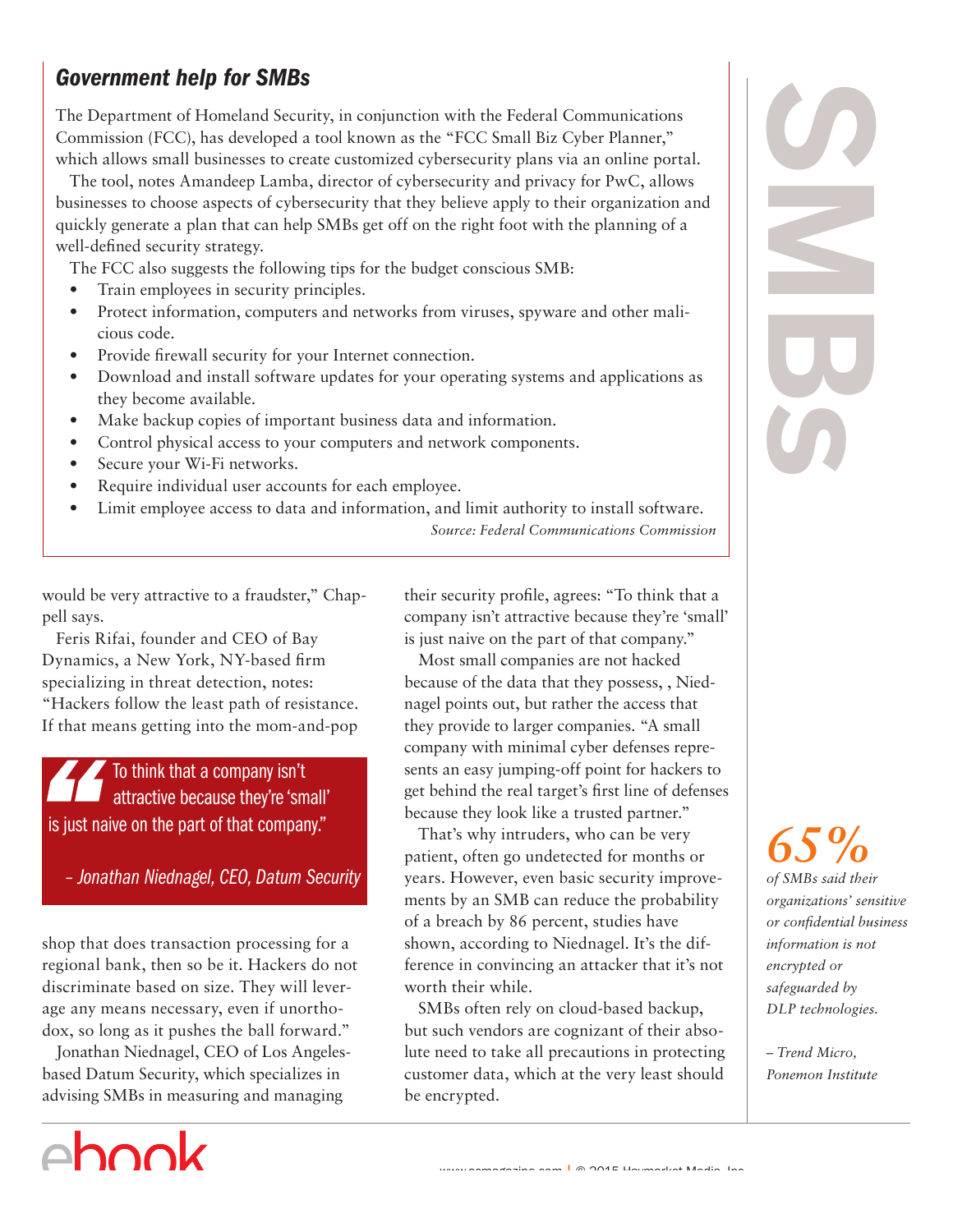### Protection on a budget

It behooves small- to medium-sized enterprise (SME) grappling with small security budgets to identify steps that can be taken to mitigate the threat of an attack.

Examining a potential compromise in advance is important because recommended security controls must be within fnancial reach (measured both in capital and human costs), advises Jacob Miller, in a white paper published by the SANS Institute (http://tinyurl.com/p7eznc6).

Miller, chief scientist at CSRgroup computer security consultants, recommends that SMEs prepare for intrusions by implementing the following controls:

- Device inventory
- Software inventory and vulnerability assessment
- Log aggregation and review and event correlation, possibly using a security information and event management (SIEM) system
- Host-based intrusion detection systems (HIDS)
- Threat intelligence

Each SMB has to identify for themselves which assets they have that are the most valuable to them and which assets they have that

> Anti-virus today is just reducing the noise level."

– John Prisco, president and CEO, Triumfant

are of the most value to someone else, points out Gabbard. "SMBs sometimes are stepping stones to the real targets of interest," he says,

citing the Target breach.

In general, organizations rely too heavily on anti-virus software to solve their security problems, believes John Prisco, president and CEO of Triumfant, a Rockville, MD-based malware and exploit detection frm. "Antivirus today is just reducing the noise level. Typically, these software programs are only able to detect about 20 percent of attacks that



John Prisco, president and CEO, Triumfant

are occurring and are limited to identifying known threats," he says.

 $\triangle$ hook

fnancial records. "These days, processors can cycle through a nearinfnite amount of character combinations in no time, so

you have a limited budget." Prisco believes a large data risk involves employees, administrators and executives relying on simple passwords to protect their companies' information, including human resources, benefts and banking and

a password is almost useless," Prisco says, advocating a must-do for all organizations:

Free anti-virus products from Avast, Microsoft Security Essentials, AVG, and Ad-Aware, Prisco believes, does as good a job as paid products. "Take the money that would have been spent on anti-virus per-computer per year and pay a managed-service provider (MSP), which might give the ability to have anomaly-based detection that could fnd zero days. Then you really get sophisticated

(defensive technology) at a low cost."

A beneft of an anomaly-based detection scheme is that it comes with basic cyber hygiene, such as continuous patching, he notes. "That's a reasonable approach when



# *29%*

*of IT pros at organizations with 250-499 employees are the least likely to strengthen server security.* 

*– CloudEntr, "2015 State of SMB*  Cybersecurity."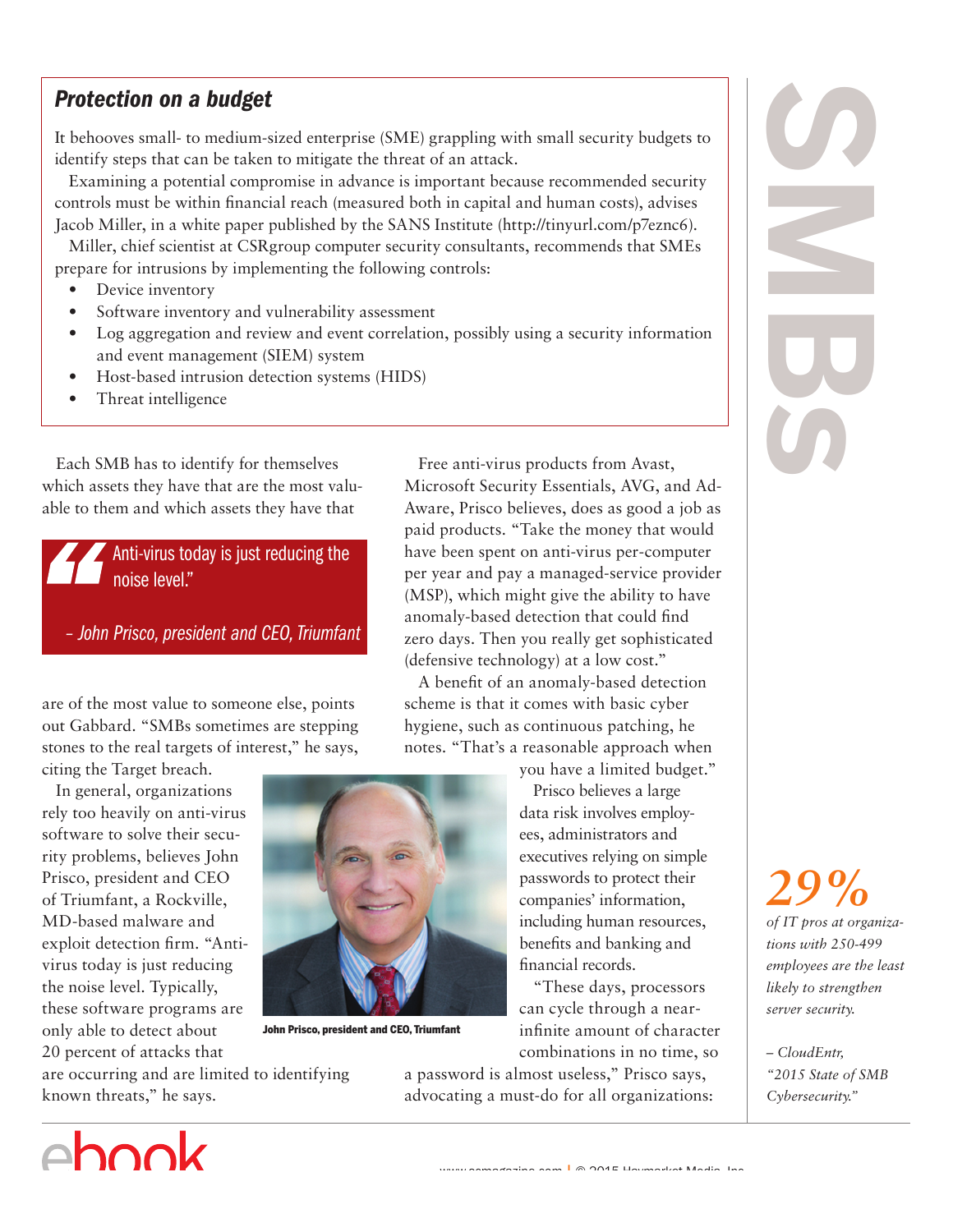### For additional reading:

- 1. "2015 State of SMB Cybersecurity Survey," CloudEntr, 2015 http://tinyurl.com/pa3wkgv
- 2. "Practical Threat Management and Incident Response for the Small- to Medium-Sized Enterprises," SANS Institute, 2014 http://tinyurl.com/p7eznc6
- 3. "5 Data Security Risks Every Small Business Should Know About," Trend Micro, 2012 http://tinyurl.com/qy8oqg4
- 4. "Easy Guide to Comprehensive IT Security Strategies for SMBs," CoSoSys, 2008 http://tinyurl.com/noga9qt

two-factor authentication – a password plus an authentication code.

He explains the majority of security innovation is geared toward larger enterprise buyers that tend to be early adopters of advanced security technology. "This often means security solutions for downstream markets are antiquated, limited or are out of reach fnancially," Prisco points out.

### Wake-up call

CloudEntr's 2015 report on SMB Cybersecurity, based on 438 responses, offered some sobering glimpse of how ill prepared collectively organizations are to ward off attacks amid the trend toward workplace usage of unsecure BYOD devices:

IT pros at organizations with less than 50 employees are the least likely to invest in security software tools (14 percent), and those at organizations with 250-499 employees are the least likely to strengthen server security (29 percent).

IT pros at smaller organizations are more concerned with hackers getting in through servers than those at larger organizations, which aligns with their plans to strengthen server security.

The report found that SMBs are relying more and more on web and cloud-based services to scale their businesses, reduce costs, enable mobility and increase employee satisfaction. However, respondents pegged employees to be the weakest link across all industries in security infrastructure as a result of attackers' social engineering tactics to abscond with data.

> ... downstream markets are antiquated."

– John Prisco, president and CEO, Triumfant

If that's not enough incentive for your organization to heed the wakeup call, how about this scary thought? While banks generally cover individuals' fraudulent credit card charges, the same is not true for small businesses.

To sum up, Chappell sees SMBs as "almost permanently exposed to opportunistic threats by virtue of the unmanaged and secondary priority assigned to security. They are essentially low hanging fruit for attackers."

*For more information about ebooks from* SC Magazine*, please contact Stephen Lawton, special projects editor, at stephen. lawton@haymarketmedia.com.*

 *If your company is interested in sponsoring an ebook, please contact David Steifman, VP, publisher, at 646-638-6008, or via email at david.steifman@haymarketmedia.com.*

# *Cybersecurity."*<br>
Cybersecurity and the state of SMBs<br> *Cybersecurity*.

# *14%*

*of IT pros at organizations with less than 50 employees are the least likely to invest in security software tools.*

*– CloudEntr, "2015 State of SMB*  Cybersecurity."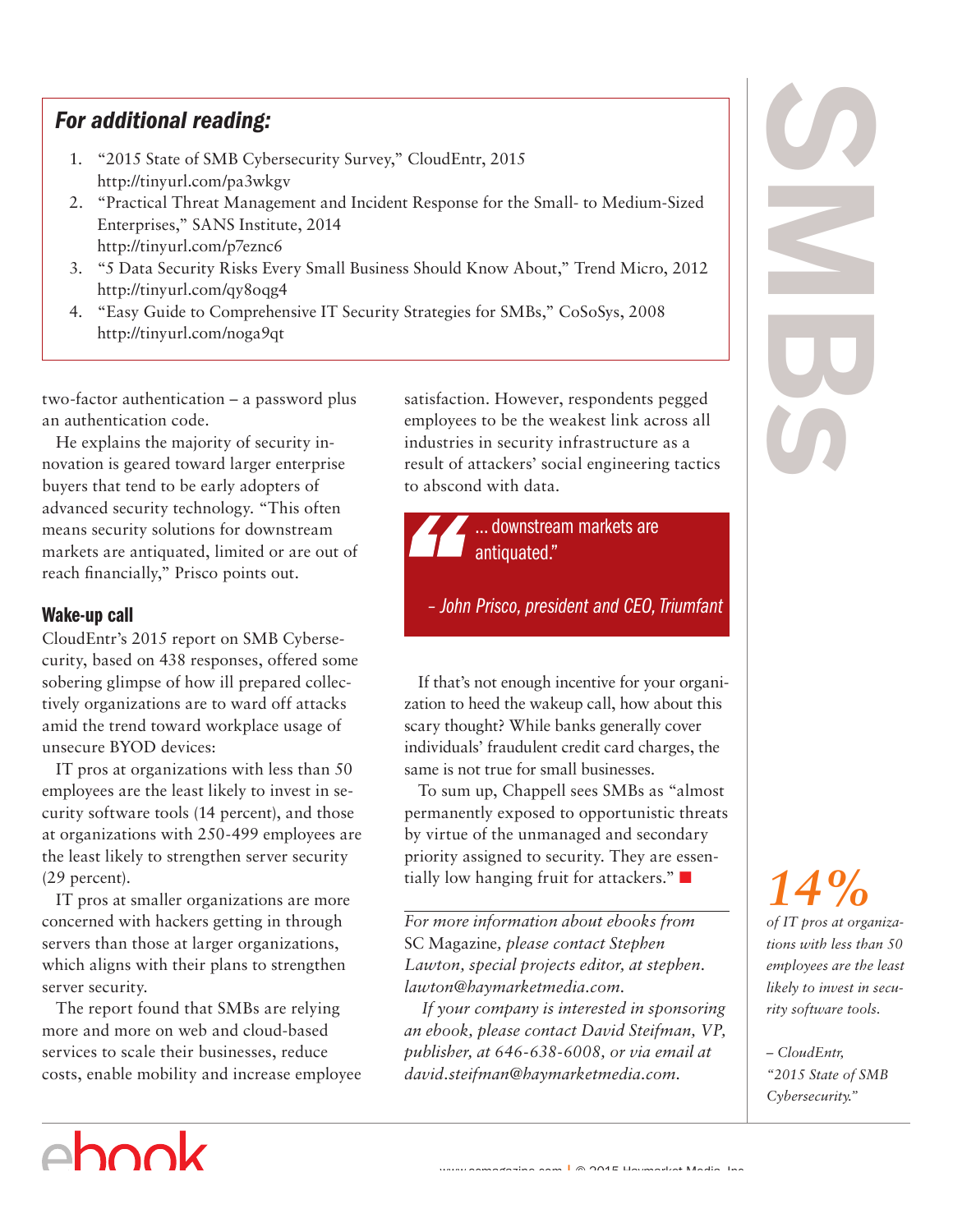

Symantec Website Security Solutions include industry-leading SSL, certifcate management, vulnerability assessment and malware scanning. The Norton™ Secured Seal and Symantec Seal-in-Search assure your customers that they are safe from search, to browse, to buy.

*For more information, please visit www.symantec.com*

**Masthead Deal Mastl** 

EDITORIAL **VP, EDITORIAL** Illena Armstrong illena.armstrong@haymarketmedia.com **ASSOCIATE EDITOR** Teri Robinson teri.robinson@haymarketmedia.com **SPECIAL PROJECTS EDITOR** Stephen Lawton stephen.lawton@haymarketmedia.com **MANAGING EDITOR** Greg Masters

greg.masters@haymarketmedia.com

### DESIGN AND PRODUCTION

**ART DIRECTOR** Michael Strong michael.strong@haymarketmedia.com **PRODUCTION MANAGER** Krassi Varbanov krassi.varbanov@haymarketmedia.com SALES

**VP, PUBLISHER** David Steifman (646) 638-6008 david.steifman@haymarketmedia.com **REGION SALES DIRECTOR** Mike Shemesh (646) 638-6016 mike.shemesh@haymarketmedia.com **WEST COAST SALES DIRECTOR** Matthew Allington (415) 346-6460 matthew.allington@haymarketmedia.com

ehook

www.schedule.com | © 2015 Haymarket Media, Inc.